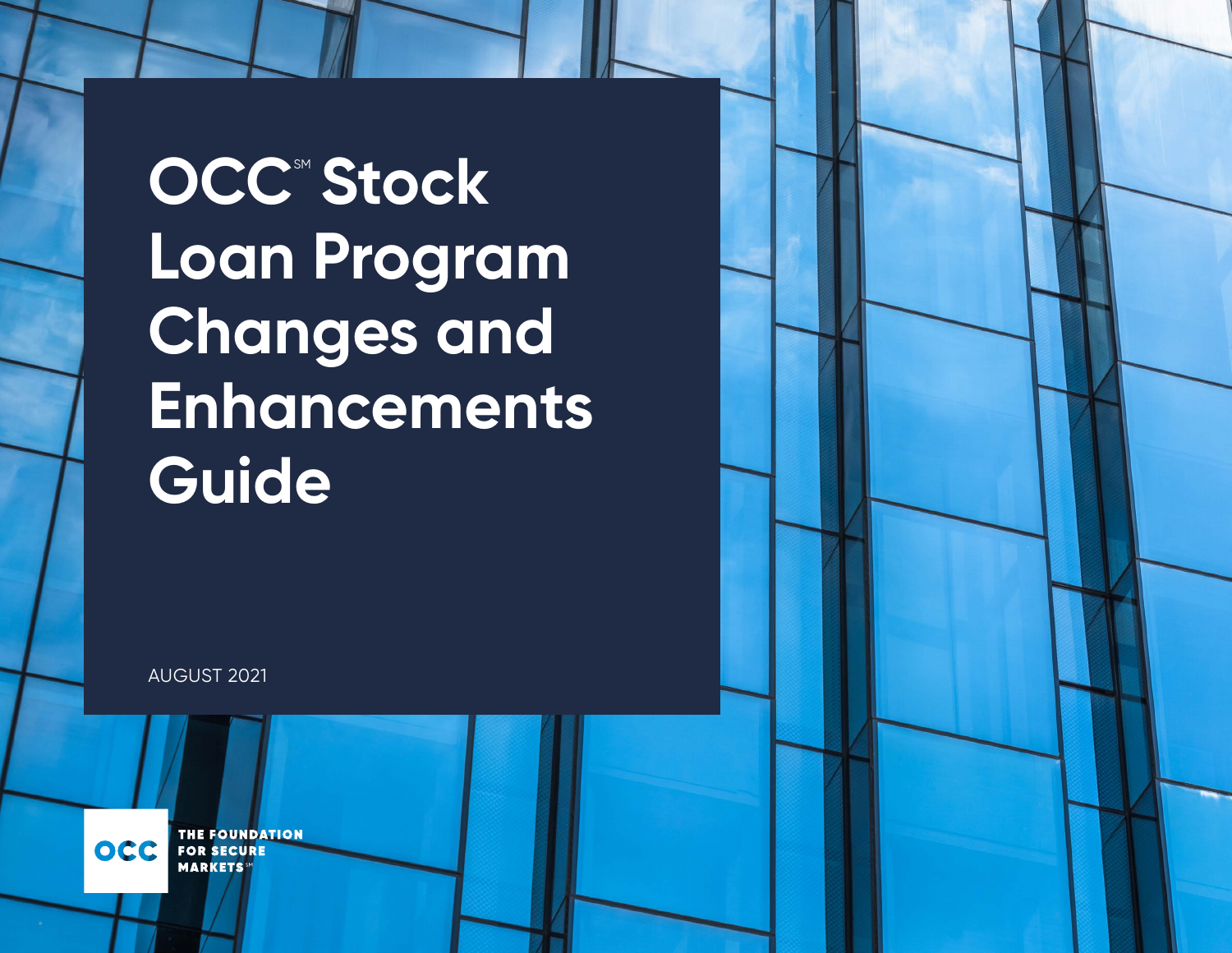This document identifies the changes, enhancements and transaction workflows to both the Hedge and Market Loan Programs as part of the Renaissance Initiative, pending regulatory approval.

At launch of the new platform, OCC will support both Hedge and Market Loan Programs. Soon after the launch of the new platform, Hedge will be decommissioned and will migrate to the enhanced Market Loan Program.

This migration will allow OCC to maintain a single Stock Loan Program, capable of handling both bilaterally negotiated stock loans and stock loans matched through a loan market.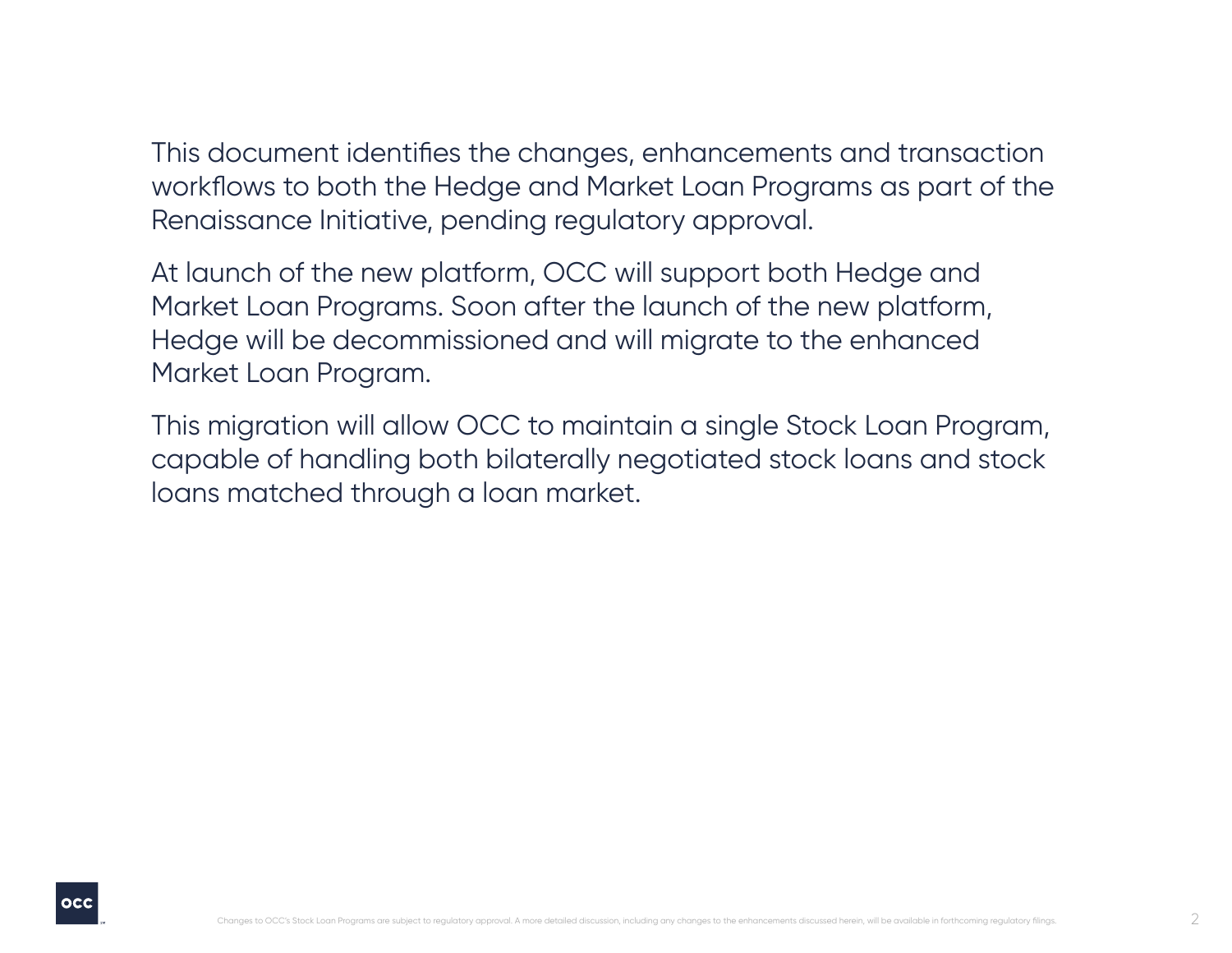# <span id="page-2-0"></span>**Table of Contents**

## **Questions?**

Please contact: OCCPlatformTransition@theocc.com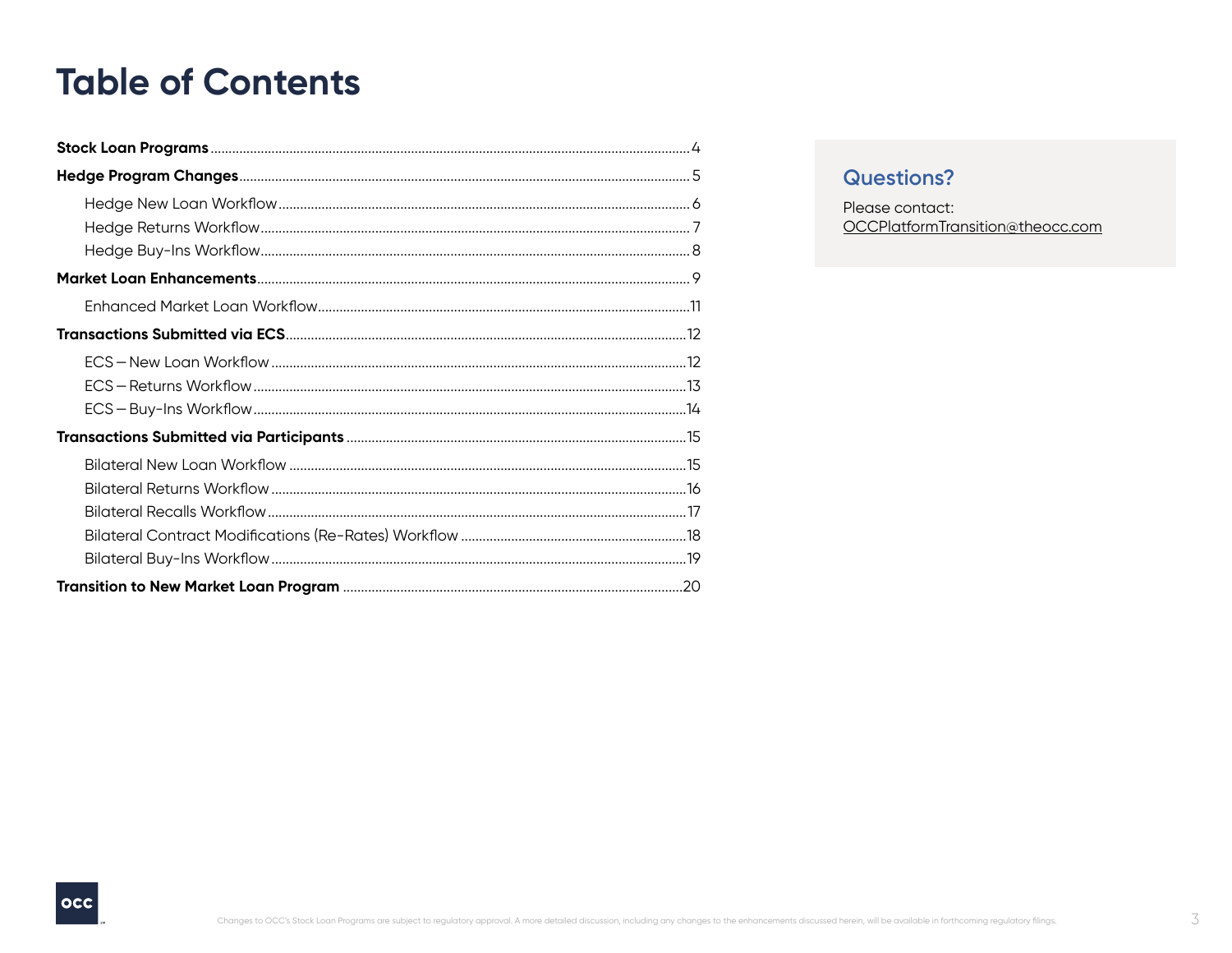# <span id="page-3-0"></span>**Stock Loan Programs**

Currently, OCC operates two distinct Stock Loan Programs: Stock Loan, also referred to as Hedge, and Market Loan. To be able to expand the stock loan product and service offerings further, we will first enhance our Market Loan Program at the launch of the new platform.

As mentioned, OCC will make changes to the Hedge program, which will be supported for approximately one year after the launch of the Renaissance Initiative. Please note, OCC will require testing with Clearing Members and third-party service providers to support the changes.

#### **Hedge Program**

Stock loan contracts are executed bilaterally between counterparties under the current rules and system. The contracts settle at the U.S. equities depository and OCC is subsequently advised of the transactions to novate.

Upon acceptance, OCC, in acting as a central counterparty, guarantees the value of lent shares.

Payments in lieu of cash dividends are generally affected through the depository but are subject to a limited guaranty by OCC. If the Borrower and Lender are OCC Clearing Members that have elected to clear the stock loan, OCC is substituted as the central counterparty after initial settlement at the depository.

#### **Market Loan Program**

In the Market Loan Program, lending and borrowing Clearing Members currently submit their orders to Equilend Clearing Services' (ECS) electronic trading platform, also known as a loan market.

The loan market transmits resulting matched loans to OCC, which are validated by OCC and are then sent to the depository with settlement instructions. Following submission to the depository, the loaned stock is transferred to the Borrower against the payment of cash collateral to the Lender.

Upon acceptance, OCC, in acting as a central counterparty, guarantees the value of lent shares. In addition to these guarantees, OCC also guarantees payments in lieu of cash dividends and rebates, which are paid through OCC's cash settlement system.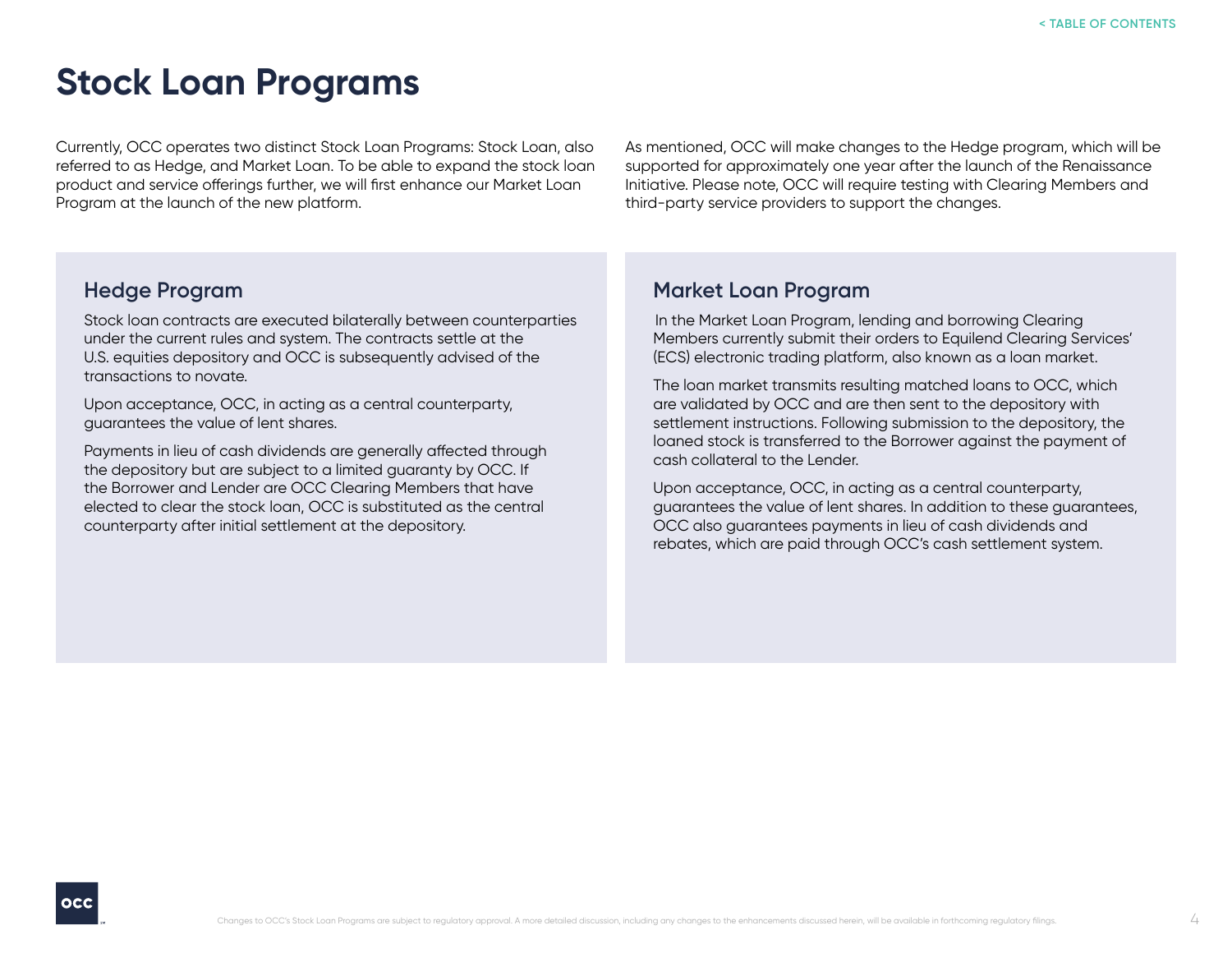# <span id="page-4-0"></span>**Hedge Program Changes**

Until the launch of Renaissance, the Hedge Program will continue to support the existing workflow through the depository until its ultimate migration and decommission. However, there will be two changes within the new system:

#### **Account Maintenance**

The entry of Default Lending Collateral Percentages and Mark Price rounding and counterparty approval will be entered by Clearing Members through a user interface. This will eliminate physical forms and make the process more efficient.

# **Contract-Level Accounting**

OCC's current stock loan system, ENCORE, aggregates new loans for the same counterparties and the same security into positions.

For example, a new loan for Lender ABC and Borrower XYZ for a given security would create a position. Any subsequent new loans for the same security between Lender ABC and Borrower XYZ would increase the quantity on this position. Similarly, returns decrement the quantity of outstanding shares on these positions.

The current aggregation process will be enhanced with Renaissance so that each new loan will create a contract, and returns and buyins will reduce the contract quantity. This means aggregation of contracts with the same Lender and Borrower for the same security will no longer be done.

The additional data elements that describe stock loan contracts (e.g. rebate rate and term date) will not be present on Hedge contracts since that information is not provided to OCC from the depository.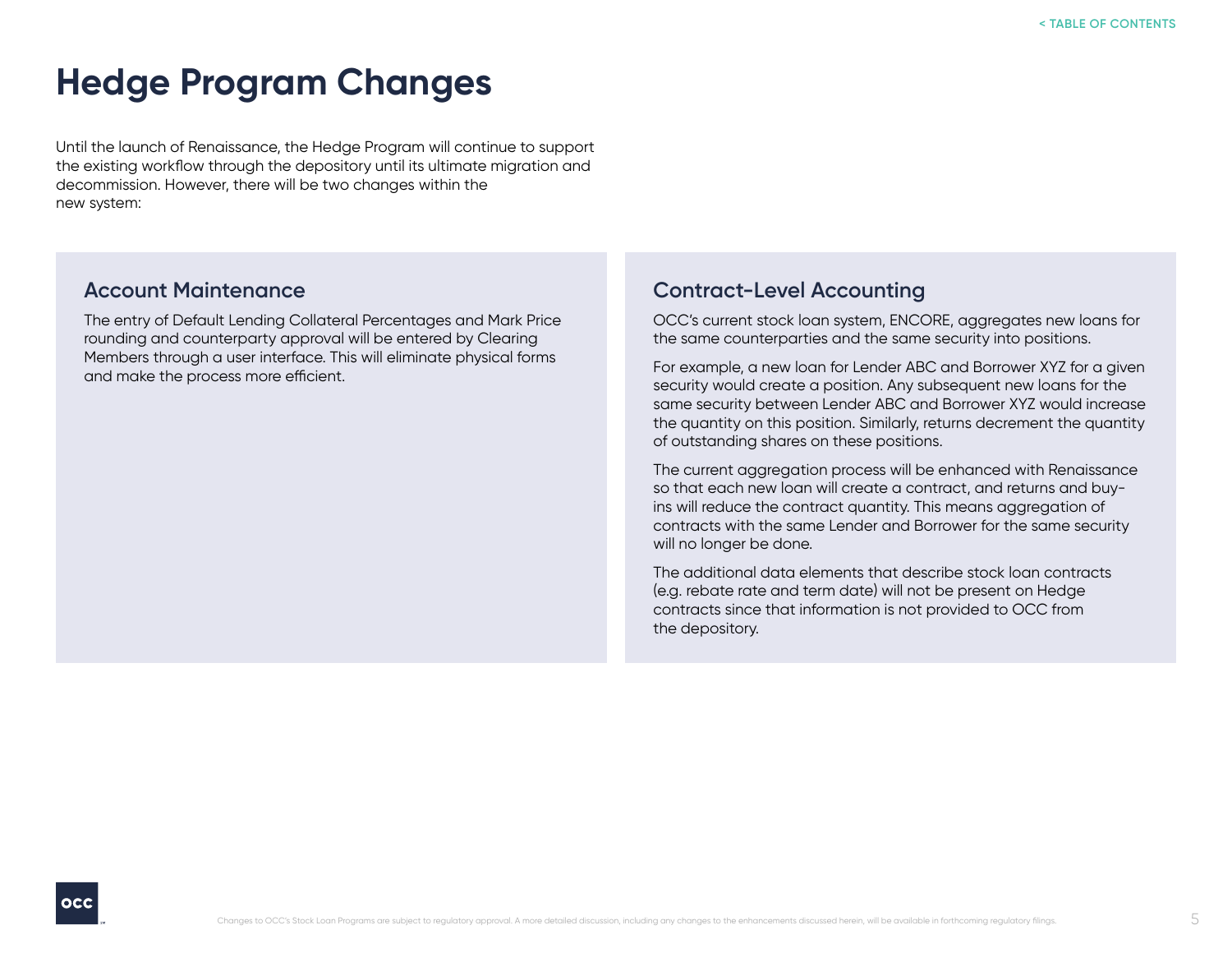### <span id="page-5-0"></span>**Hedge New Loan Workflow**

OCC will continue to support the existing workflow through the depository where Clearing Members submit delivery orders using the depository Reason Code 260 for OCC to clear the new loans. Upon acceptance of the stock loan transaction, OCC will record the loan in the new system.

Going forward, each new loan that is recorded will generate a contract between the Lender and Borrower for the number of shares lent.

OCC will no longer aggregate contracts with the same combination of Lender, Borrower and security into positions. Instead, OCC will mark-tomarket (MTM) each contract every evening. This will then be netted and included in the standard next day settlement.



The depository notifies OCC of the settled transaction

occ the existing

Upon confirmation of settlement, OCC guarantees the contract.

Lender Borrower

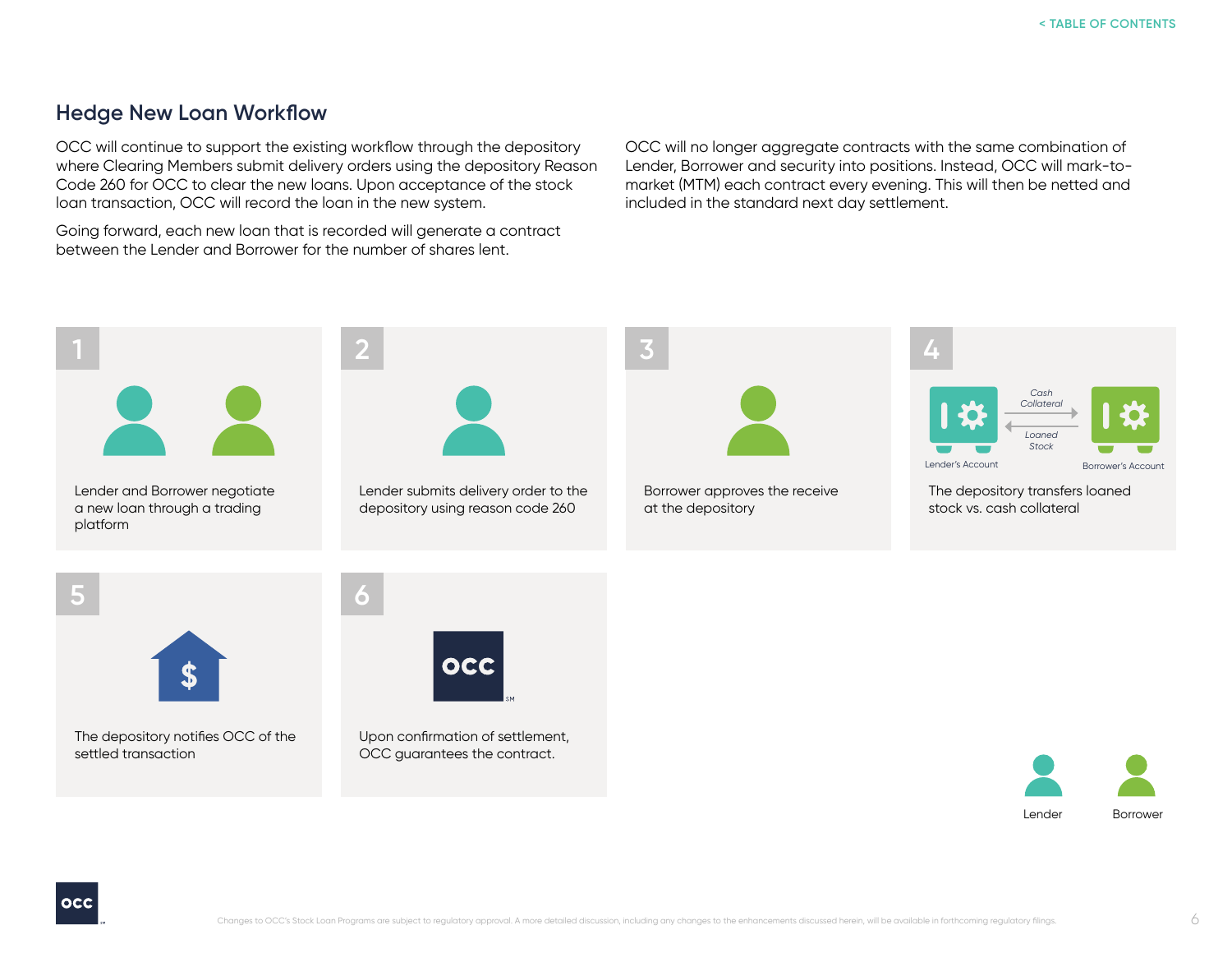#### <span id="page-6-0"></span>**Hedge Returns Workflow**

OCC will continue to support the existing workflow through the depository where Clearing Members currently submit returns to the depository using the Reason Code 270. Upon settlement of the return, OCC will reduce the open Hedge contracts starting with the oldest contracts first.



Borrower instructs the depository to transfer the loaned shares being returned vs. cash collateral



Lender authorizes the receive at the depository



The depository settles stock vs cash



**4**

The depository notifies OCC of the settlement





Upon confirmation of settlement, OCC reduces the open contracts beginning with the oldest contract first.



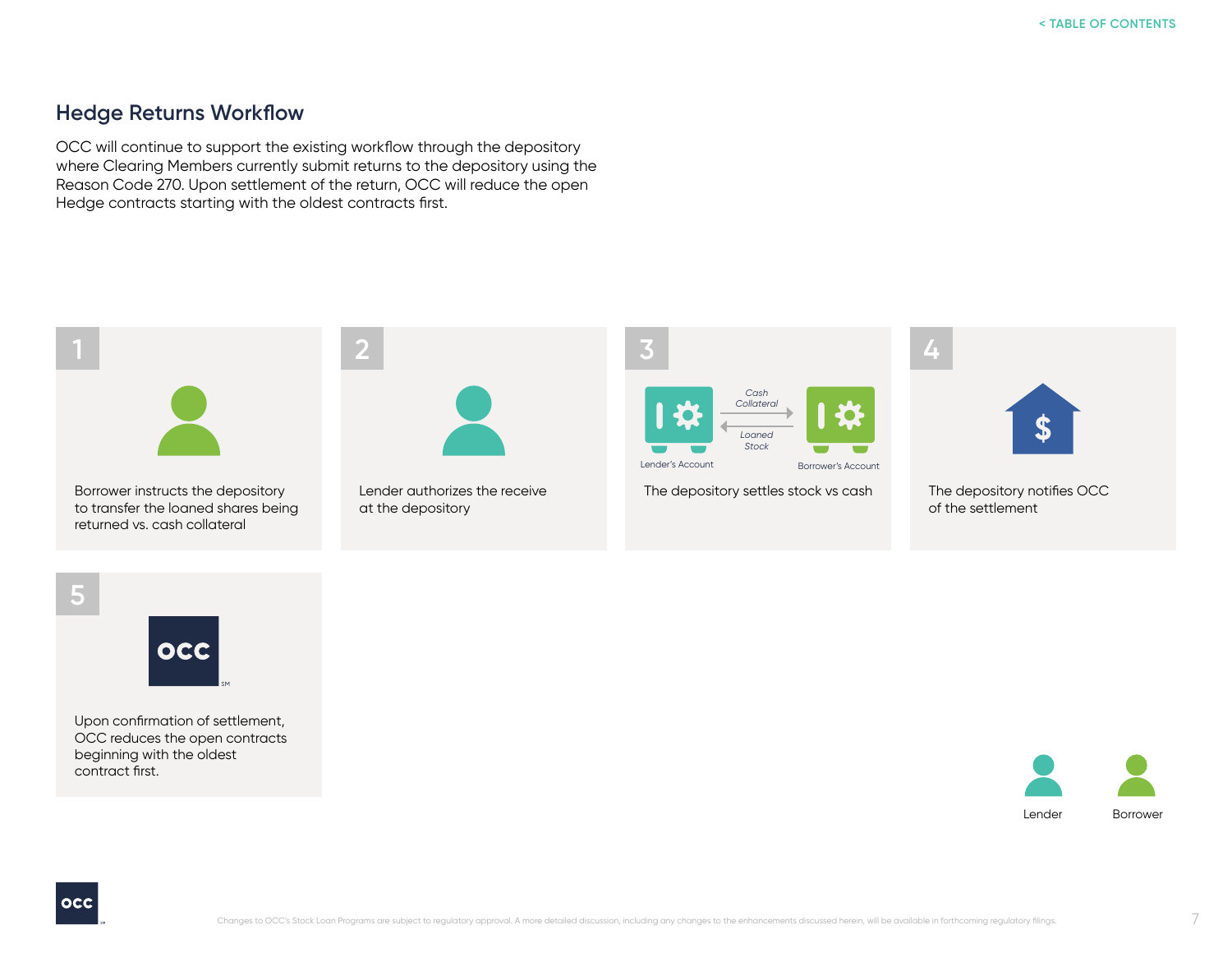#### **Hedge Buy-Ins Workflow**

Buy-Ins will continue to be managed independently and then must be entered into the stock loan system. Upon replacement of the shares or collateral, OCC will mark the contract to settle any outstanding obligations and reduce the oldest contracts first.







The difference between the contract value and the buy-in settlement value will be settled the following morning by 10 a.m. EST.

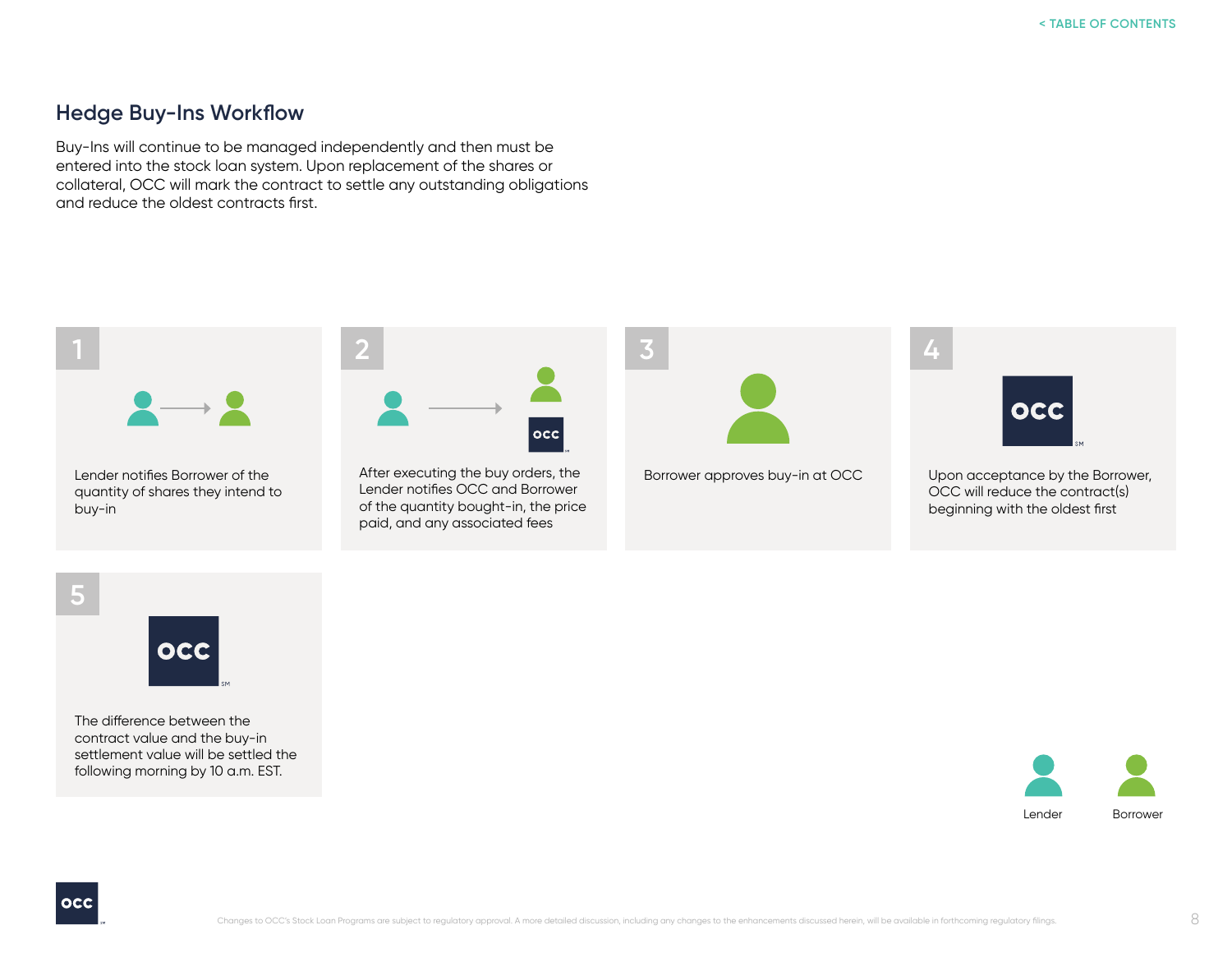# <span id="page-8-0"></span>**Market Loan Enhancements**

In response to requests from industry participants for expanded product and service offerings, OCC will enhance the Market Loan Program to develop a foundation upon which we can deliver future clearing innovations. As mentioned, OCC will make changes to the current program to support the current ECS workflow along with adding new functionality to support bilaterally negotiated loans that did not originate through ECS. Below further details the new enhancements and functionality that will be added to the program:

# **Improved Trade Interface**

OCC currently accepts electronic messages from loan markets for new loans and returns. The improved trade interface would continue to accept messages from the loan market but would expand to also accept submissions directly by Clearing Members (or their third-party service providers). This would allow for automated submission of transactions to OCC prior to the depository settlement and reduce the operational overhead and risk associated with errors.

# **Transaction Affirmation**

For transactions that were not electronically matched by ECS, OCC will require the counterparties to affirm that the transaction details are correct prior to the transaction being processed. This affirmation will be required for new loans and re-rates. Affirmation can happen in three different ways: (1) both the Lender and Borrower (or their third-party service provider) submit matching instructions to OCC, (2) following the submission by one side, the counterparty explicitly affirms via a message or a screen, or (3) members may establish standing automatic affirmation rules, which will automatically affirm transactions that meet their affirmation rules. OCC's new system will pend returns and buy-ins to allow the counterparty to affirm or reject the transactions. If the counterparty has not taken any action prior to the end of the day processing, OCC will automatically affirm the transaction. This process is designed to allow the Lenders an opportunity to accept or reject, but transactions would still be sent for settlement if the Lender fails to respond. Recalls will be automatically accepted. The goal of affirming transactions is to reduce the number of discrepancies by identifying differences prior to the transaction occurring.

## **Delivery of Stock vs. Collateral**

Following the affirmation of a new loan or return, OCC will instruct the depository to settle the transaction using OCC's depository account as a pass-through. By controlling the settlement, OCC will help reduce many of the discrepancies that currently occur within OCC's Hedge Program.

# **Anonymous vs. Disclosed**

When the Market Loan Program was created, all transactions were electronically matched and carried on an anonymous basis. Over time, the Market Loan platform began accepting bilaterally negotiated loans through a trade submission portal. Previously, OCC did not distinguish between anonymous and disclosed transactions and treated all positions as anonymous. Under the new system, OCC will distinguish anonymous from disclosed transactions and show both parties on disclosed contracts.

# **Contract-level Accounting**

OCC's current stock loan system, ENCORE, separates each matched new loan into two transactions, each with OCC's account 982 as the counterparty. OCC then aggregates new loans for the same counterparties and the same security into positions. This means that for any Lender or Borrower all of their contracts in any given security are aggregated, even if the original counterparties were different. Similarly, returns decrement the quantity of outstanding shares on these positions. Under the new Market Loan Program, each new loan, return, and buy-in will be done at the contract level and aggregation will no longer take place. The additional data elements that describe stock loan contracts (e.g. rebate rate and term date) will be recorded at the contract level. Also, under the enhanced Market Loan Program, returns will reference the specific contract against which shares are being returned and the contract's quantity will be decremented upon settlement.

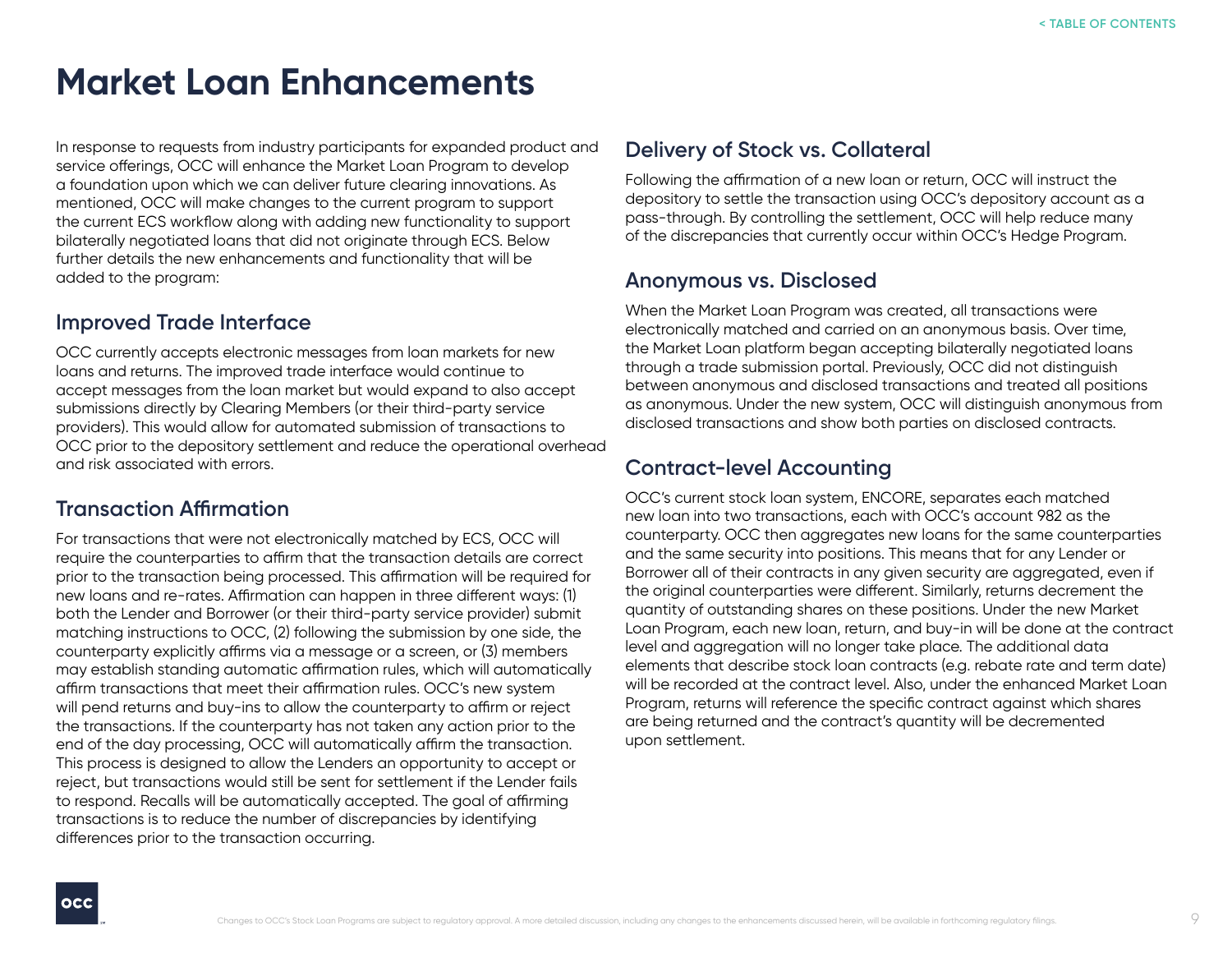#### **Additional Post-Trade Activity**

OCC's current practice of aggregating contracts into positions means that certain post-trade activity must be performed within the loan market's system. An example of this activity is a re-rate transaction that changes the rebate rate on a contract. This same workflow must be followed for anonymous transactions matched by ECS. Changes to disclosed contracts may be done either through ECS or directly to OCC. The new stock loan system will accept and process contract updates including:

- Contract Modifications transactions that change an aspect of a contract such as the rebate rate.
- **Recalls** instructions by the Lender that a quantity of shares against one or more contracts must be returned by the Borrower within a specific period (typically two business days).

# **Canadian Clearing Members (CCMs)**

Under OCC's revised rules CCMs will become eligible to participate in the Market Loan Program. However, there will be two restrictions due to tax considerations:

- In consideration of certain tax withholding concerns, OCC cannot allow a CCM that is not acting in their capacity as a Qualified Derivatives Dealer (QDD) to be the Lender on a loan with a negative rebate rate. Therefore, OCC will not accept new loans where the lending account is a CCM's firm account and the rebate rate is negative. Nor will OCC allow an existing loan in a CCM lending account to be re-rated to a negative rate.
- Additionally, OCC cannot allow CCMs from borrowing American Depository Receipt (ADRs) issued by Canadian based companies. Substitute dividends on these ADRs are subject to Canadian taxwithholding and therefore will not be allowed.

#### **Account Maintenance**

Anonymous positions will still be carried at 102% with mark prices rounded up to the next dollar. For disclosed positions, the Lender may elect to collateralize loans at 100% and specify a more precise rounding. The entry of Default Lending Collateral Percentages and Mark Price rounding and counterparty approval for disclosed positions will be entered by the Clearing Members through a user interface.

## **Counterparty Relationships Preserved**

Similar to the Hedge Program, the original parties to bilaterally negotiated loans would remain paired in OCC's system, notwithstanding novation and counterparty substitution following a default by one of the original parties. Accordingly, returns and recalls, as well as any renegotiation of rebate rates will be between the original, or substituted in the case of a default, parties.

#### **Enhanced Guarantee**

In addition to guaranteeing against financial loss as a result of forced buy-ins and/or sell-outs (i.e. when a Clearing Member is suspended), OCC will also calculate, guarantee and settle rebate accruals and cash distributions.

# **Capital and Operational Efficiency**

A single net payment to or from OCC for cash entitlements (rebate accruals and cash distributions) will become more operationally efficient versus individual payments among each counterparty. The net exposure with OCC will also require less regulatory capital versus bilateral exposures.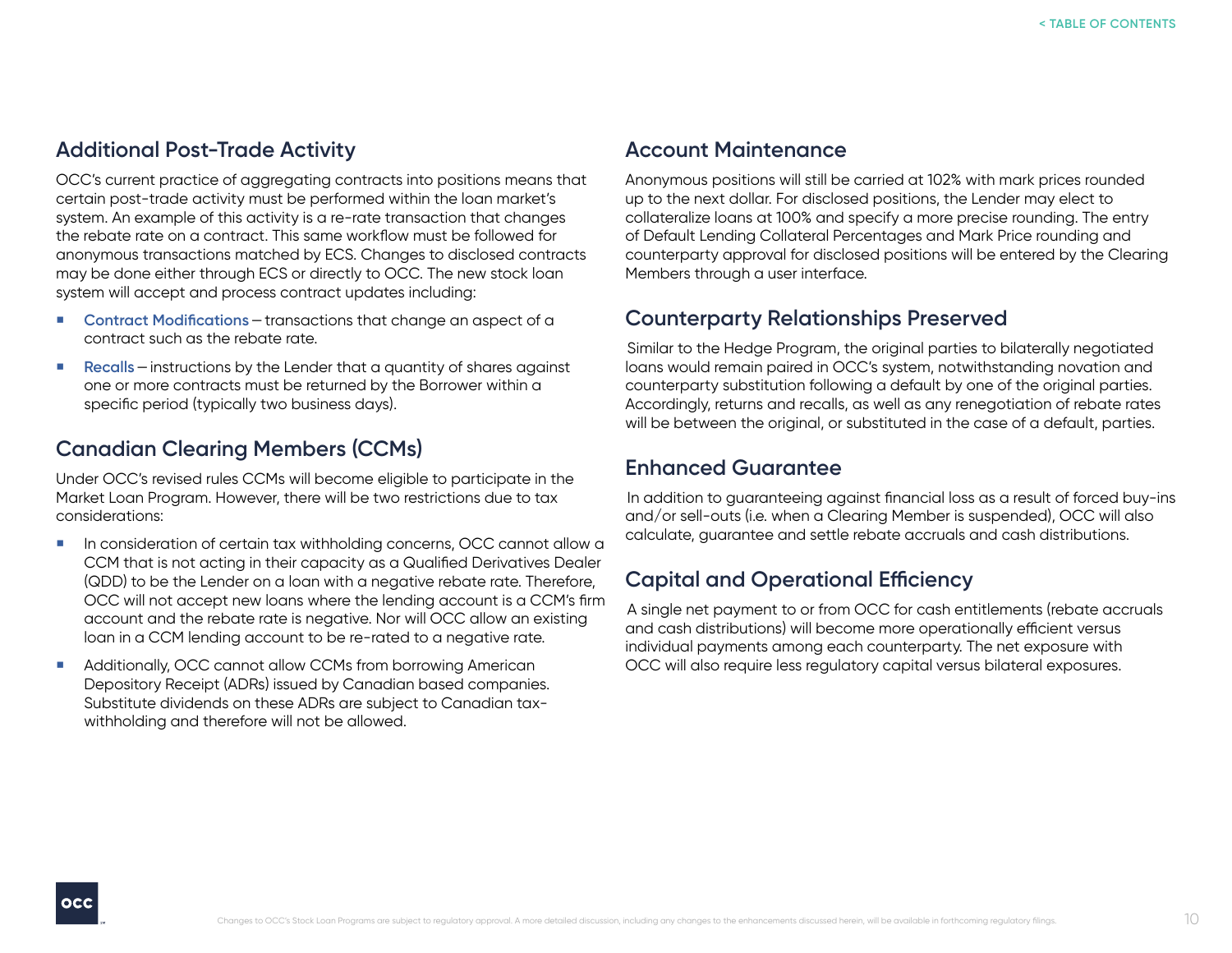# <span id="page-10-0"></span>**Enhanced Market Loan Workflow**

As mentioned, the enhanced Market Loan Program will continue to accept transactions from ECS and it will extend this concept by allowing Clearing Members (or their third-party service providers) to directly submit transactions

to OCC. Since bilateral transactions were not matched by a loan market, OCC will require affirmation of certain transactions by the counterparty prior to OCC processing the transaction.



*Please note the distinctions listed for transactions submitted via a loan market compared to transactions submitted directly from participants.*

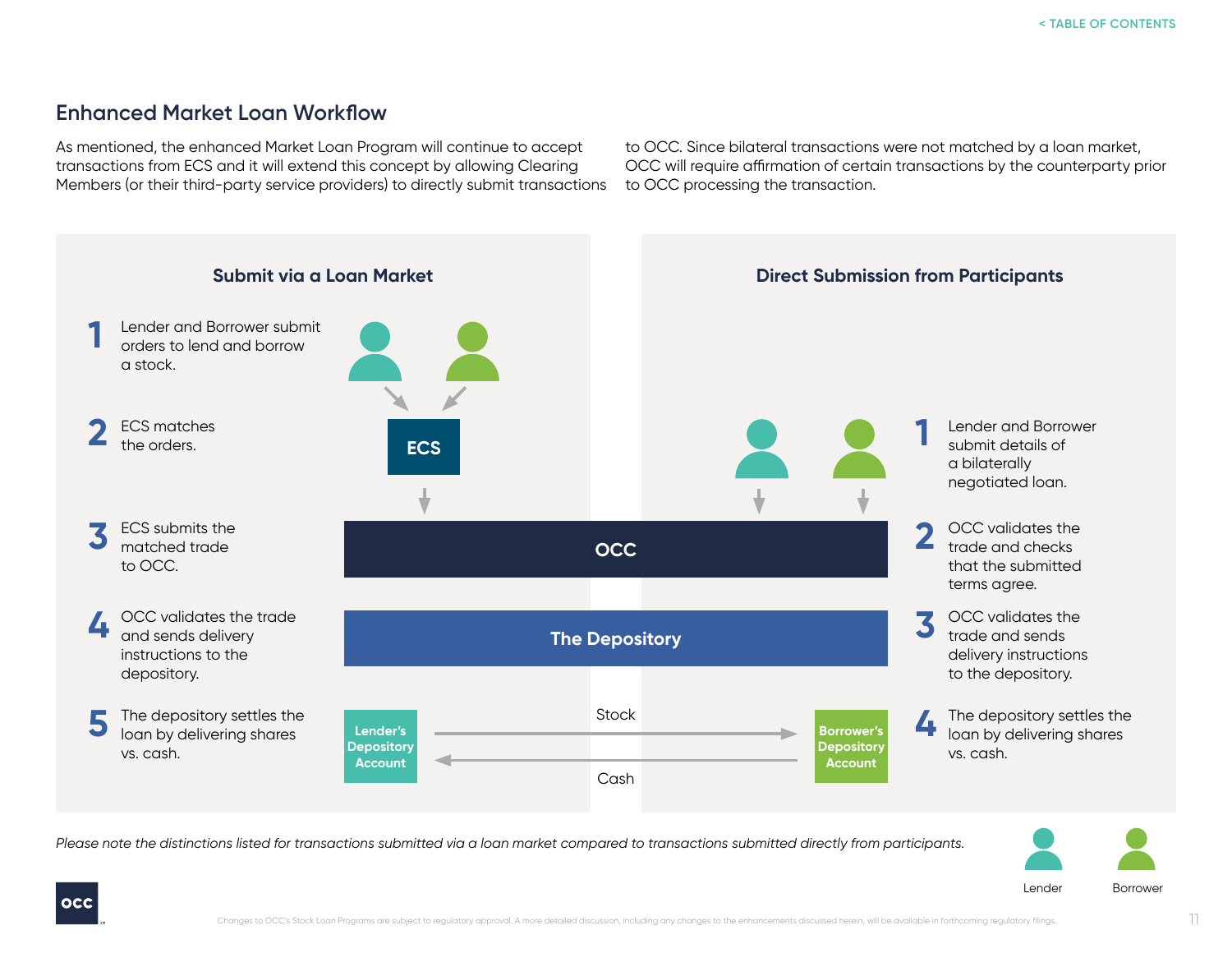# <span id="page-11-0"></span>**Transactions Submitted via ECS**

# **ECS—New Loan Workflow**

Upon acceptance of the stock loan transaction from ECS, OCC will record the loan in the new stock loan system. Every new loan that is recorded will generate a contract between the Lender and Borrower for the number of shares lent. In the case of anonymous contracts, the counterparty information will be OCC.

Going forward, OCC will no longer aggregate contracts with the same combination of Lender, Borrower and security into positions. OCC will show the identity of the counterparty on disclosed positions. We will also continue to Mark-to-Market (MTM) each contract at the end of each day.

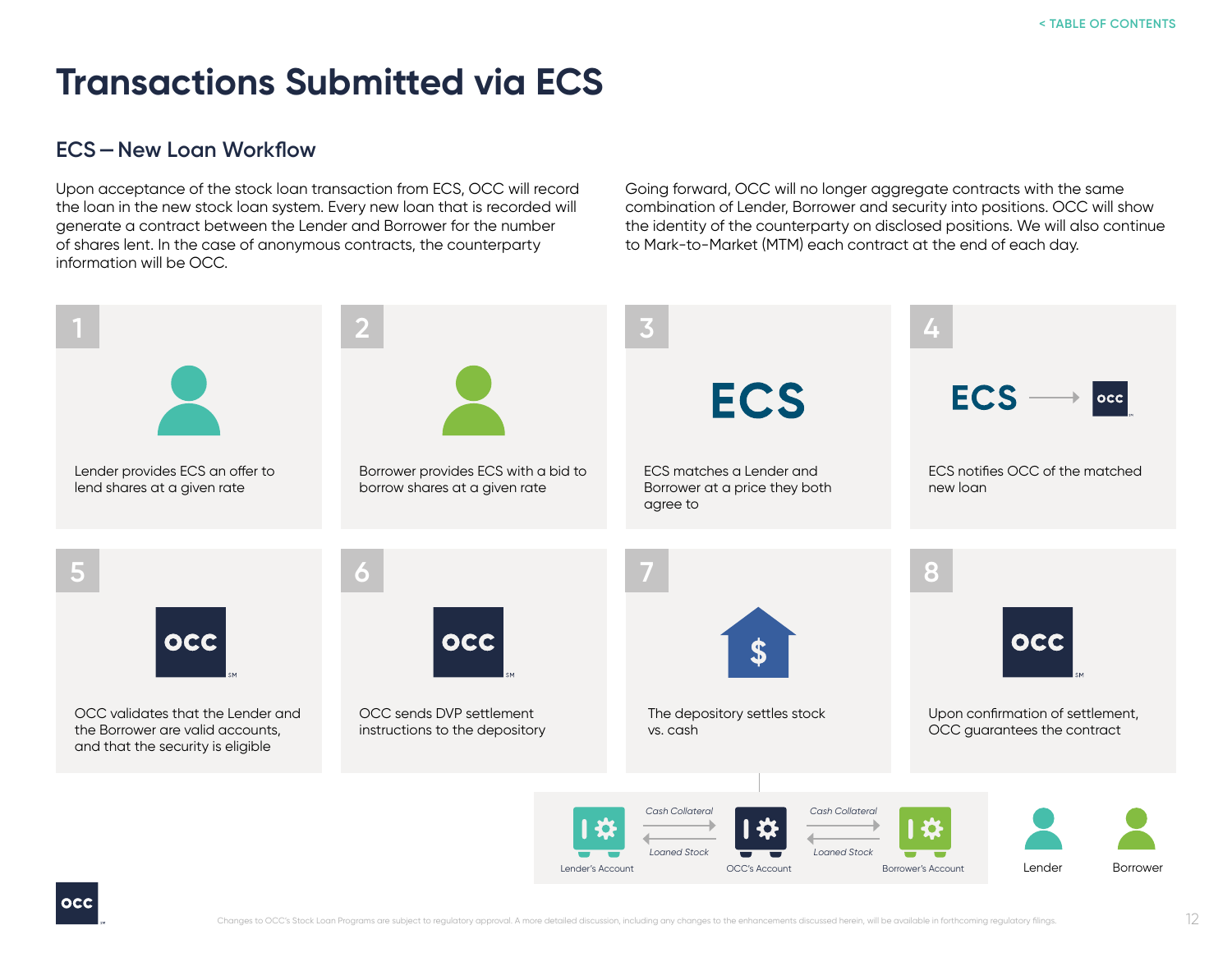## <span id="page-12-0"></span>**ECS—Returns Workflow**

As mentioned, OCC will continue to support the existing workflow from ECS. However, ECS will now identify which contract is being returned and OCC will decrement that contract once the return settles.

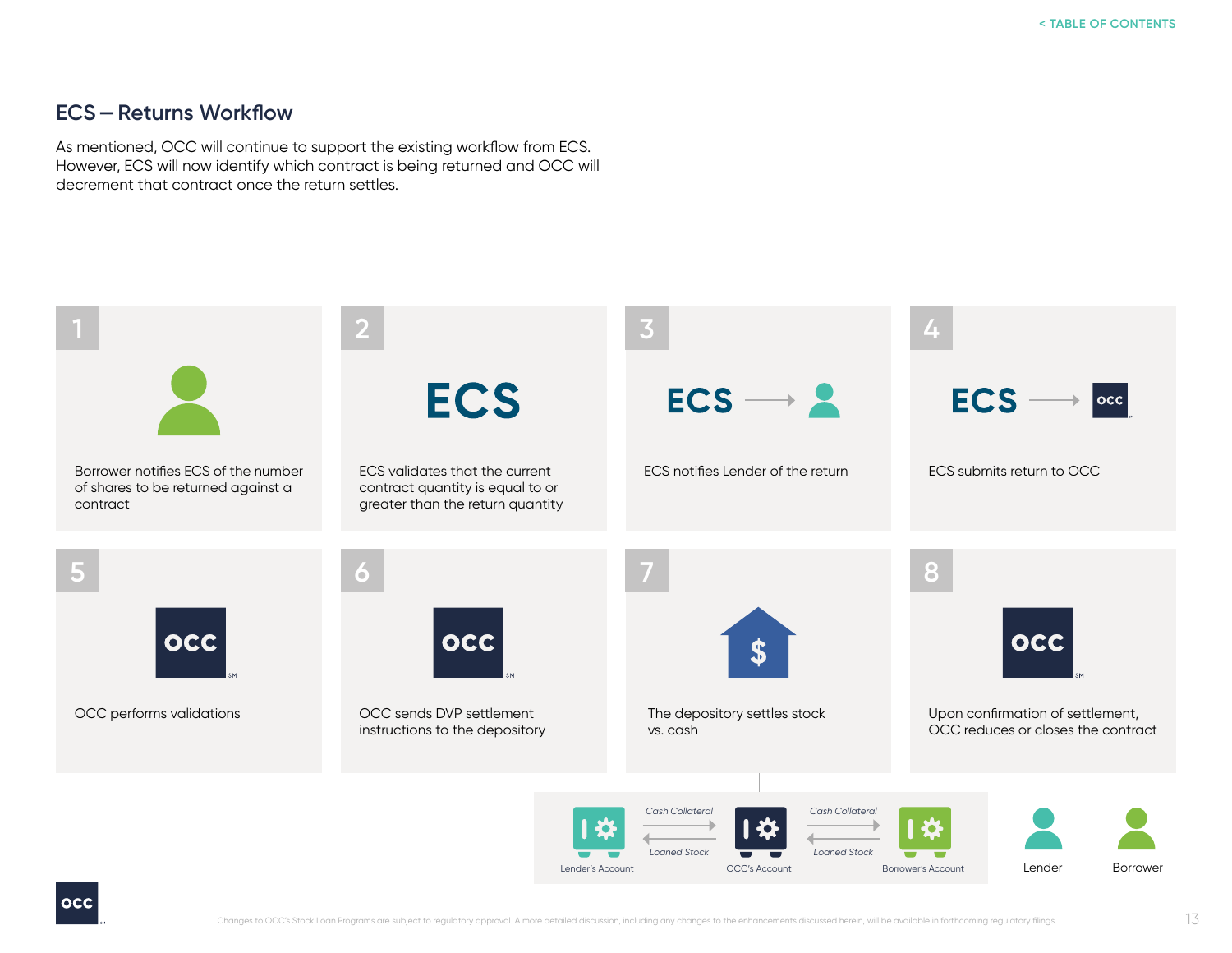## **ECS—Buy-Ins Workflow**

Buy-Ins for anonymous contracts will continue to be managed independently, but must be provided by ECS to OCC. Disclosed contracts can be submitted through ECS or directly to OCC.

Upon replacement of the shares or collateral OCC will mark the contract to settle any outstanding obligations and then reduce the contracts that were bought in.

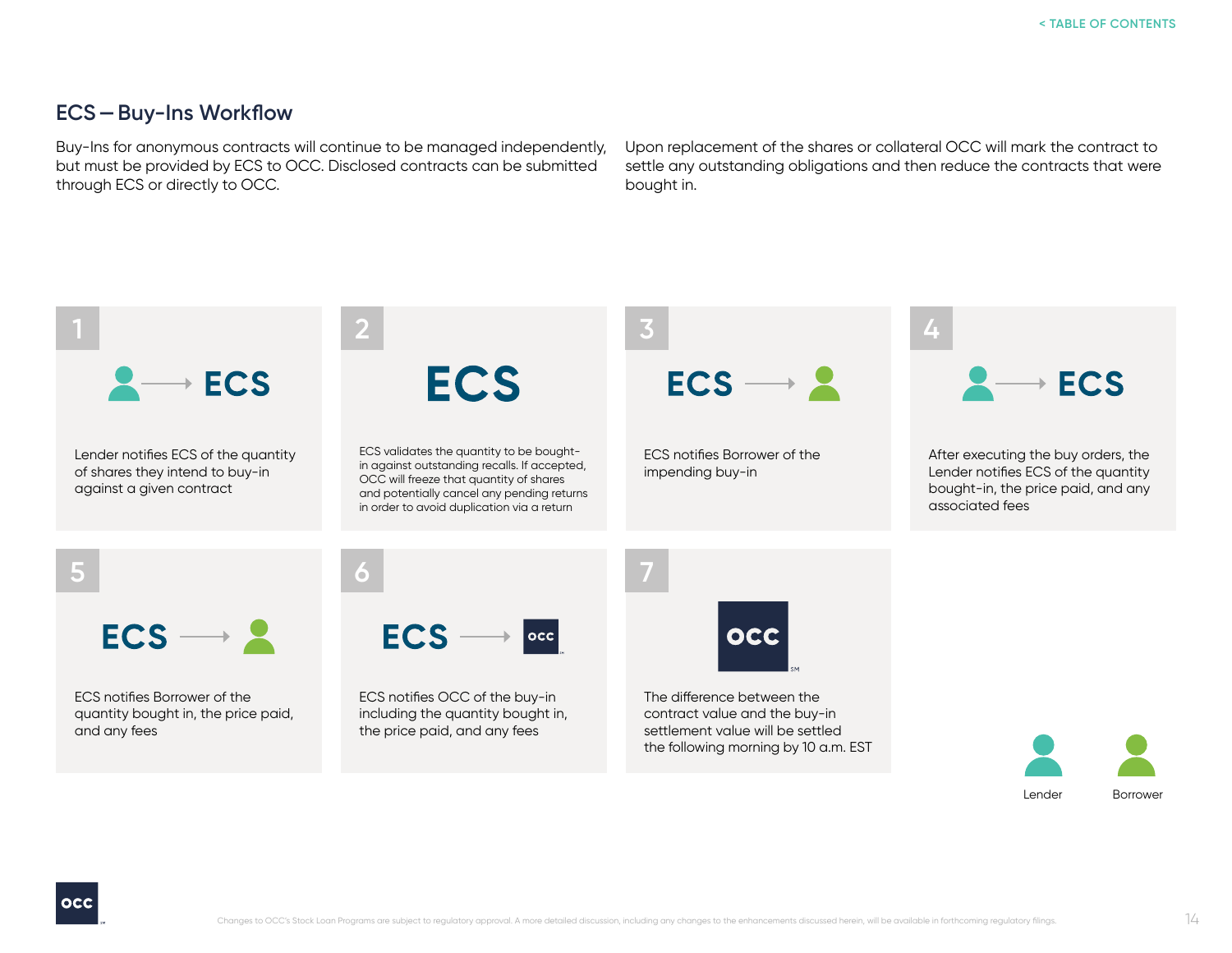# <span id="page-14-0"></span>**Transactions Submitted via Participants**

## **Bilateral New Loan Workflow**

Following the negotiation of a new loan, Clearing Members will submit new loan instructions to OCC. Upon validation of the accounts and product, OCC will pend new loans until affirmation by the counterparty occurs. Once agreement on the new loan terms is confirmed by both the Lender and the Borrower, OCC will then instruct the depository to perform settlement of

the loan securities vs. the collateral. OCC will support a number of ways that Clearing Members may affirm new loans. New loans that are not affirmed by the time that OCC stops accepting instructions at the end of each day will be rejected.

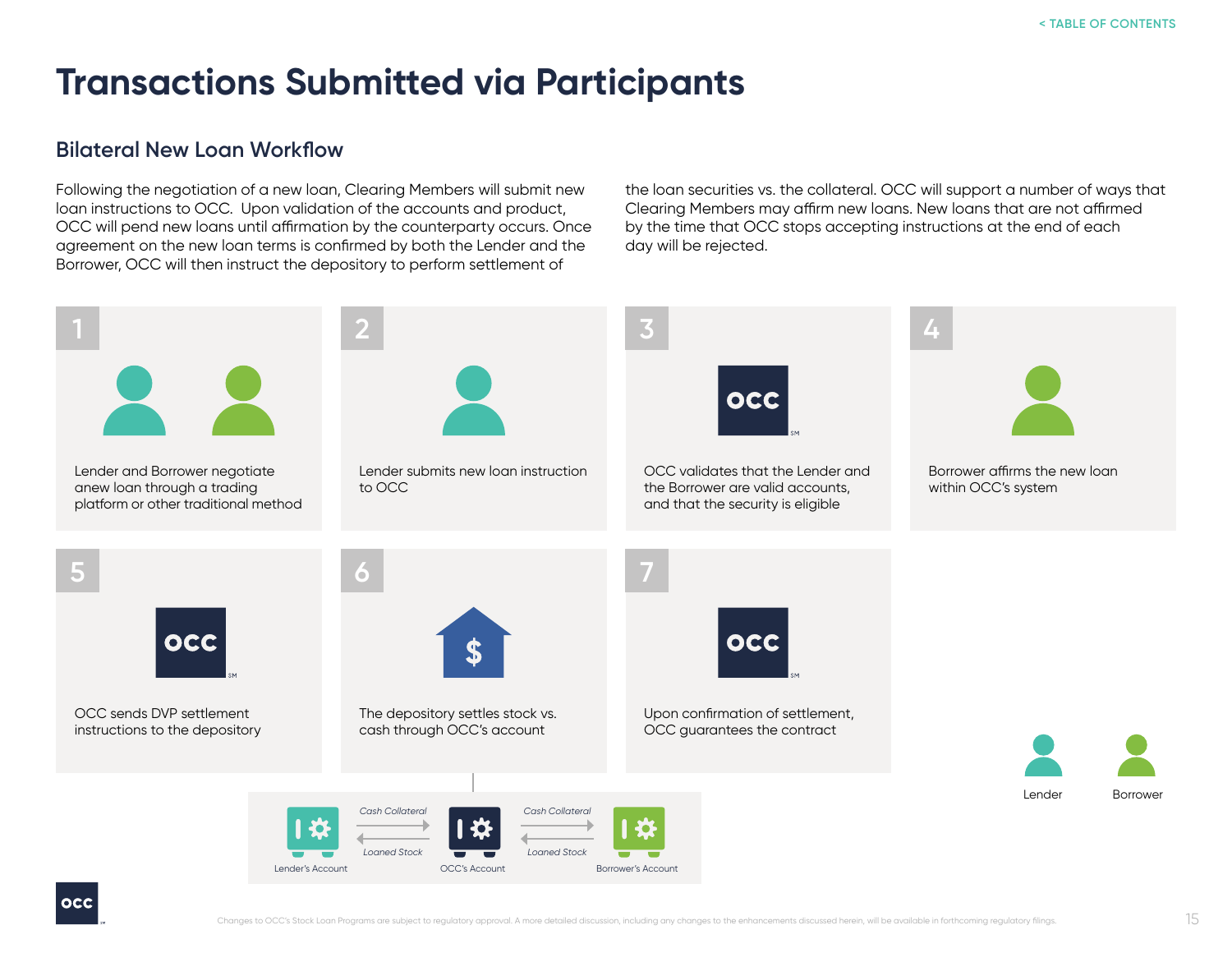### <span id="page-15-0"></span>**Bilateral Returns Workflow**

OCC will validate the returns that are submitted directly by borrowing Clearing Members. Return instructions must reference the correct contract and there must be sufficient open shares to return. Valid returns will be pended in order to allow the Lender an opportunity to affirm or reject the return. As mentioned, the Lender's affirmation could be completed through an electronic message, OCC's user interface or a standing automatic affirmation rule. Returns that are pending affirmation prior to the depository close at 2:15 p.m. CT will be automatically affirmed and submitted to the depository for processing.

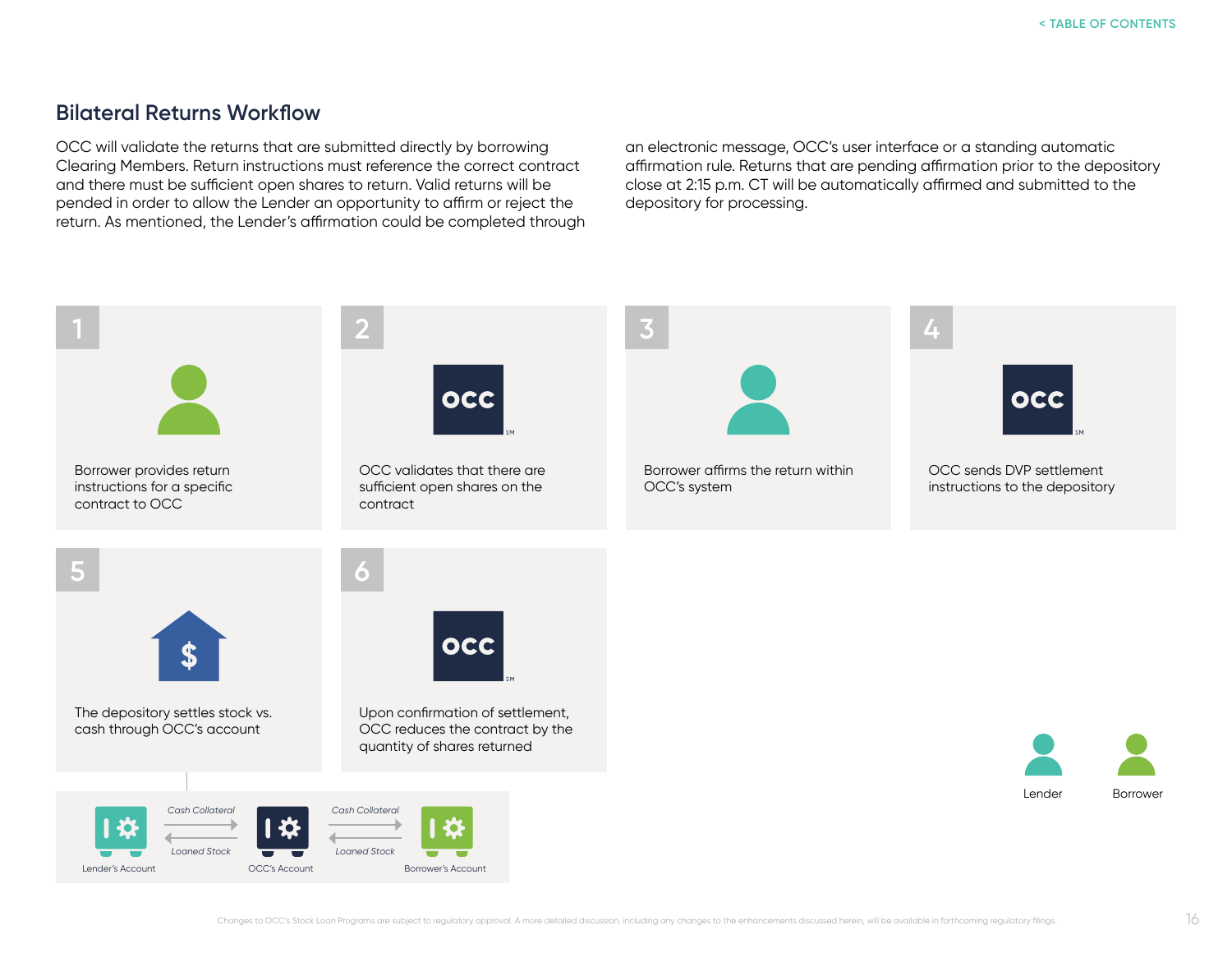### <span id="page-16-0"></span>**Bilateral Recalls Workflow**

When a lending Clearing Member requests to have shares returned, a recall instruction may be submitted against a specific contract. Recalls do not need to be affirmed by the borrowing Clearing Member. Instead, OCC will automatically note the recall quantity and date on the contract and notify the Borrower directly.



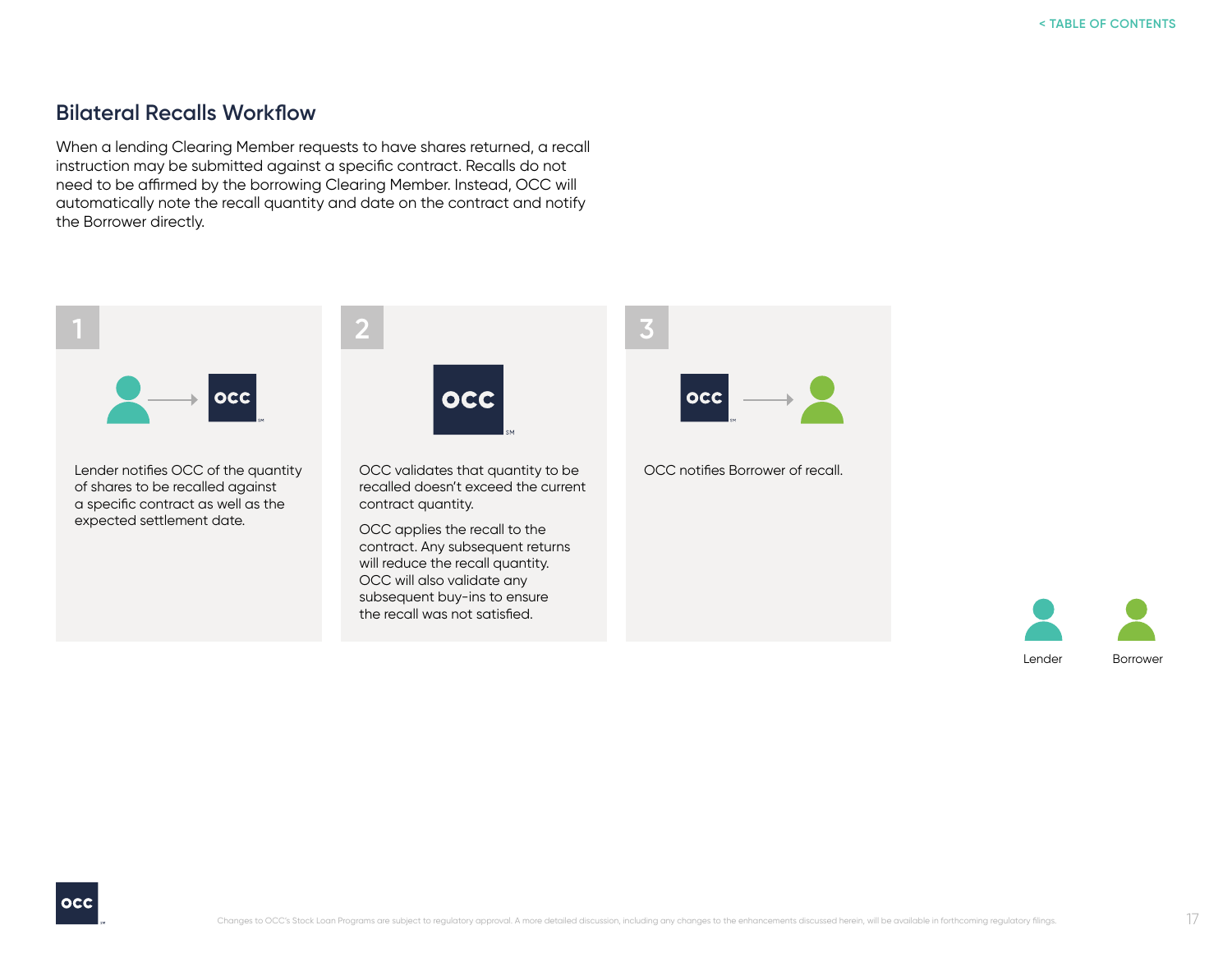## <span id="page-17-0"></span>**Bilateral Contract Modifications (Re-Rates) Workflow**

Either the lending or borrowing Clearing Member may propose a modification to the terms of a contract. As mentioned, these modifications must be affirmed by the counterparty via an electronic message, OCC's user interface

or a standing automatic affirmation rule. Contract Modifications that are not affirmed by the time that OCC stops accepting instructions for the day will be rejected.



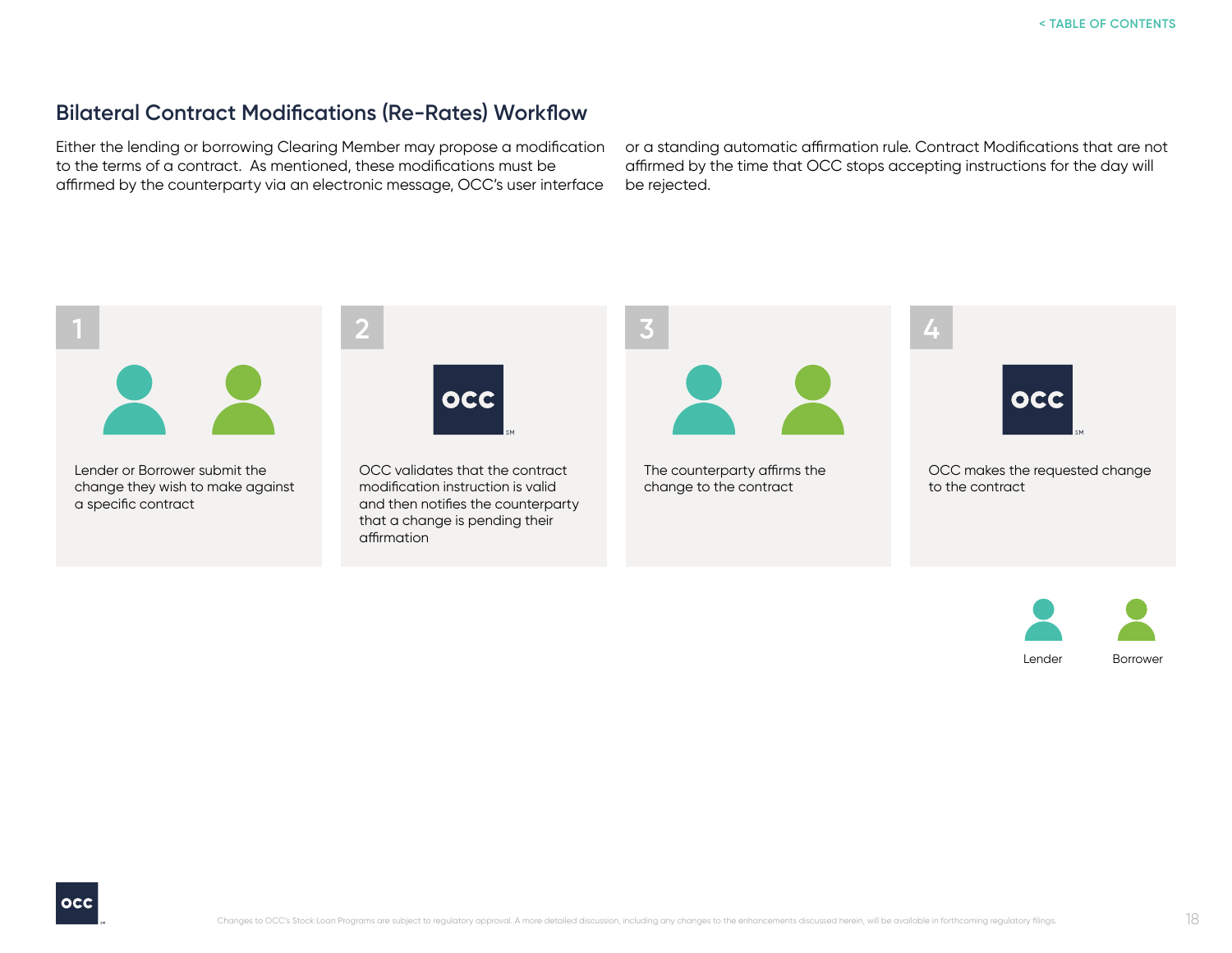## <span id="page-18-0"></span>**Bilateral Buy-Ins Workflow**

If a Borrower fails to return shares as a result of a recall, then the Lender may choose to initiate a buy-in for the outstanding recall quantity. The first step in the new buy-in process is for the Lender to notify the Borrower and OCC of the quantity of shares that they intend to buy-in. Upon receiving and validating this buy-in initiation instruction, OCC will freeze that quantity of shares, including canceling any pending returns if necessary. Once the lending Clearing Member has purchased the replacement shares then they will finalize the buy-in by providing the quantity of shares purchased, the price paid for those shares and any additional fees associated with the

buy-in. These terms of a buy-in will be presented to the Borrower for affirmation or rejection prior to being processed by OCC. Any valid buyins that are still pending affirmation thirty minutes before completion of processing for the day will be automatically processed by OCC. If the buy-in price is greater than the lowest price during the prior two trading days, and less than the greatest price over the prior two days, then the buy-in will be automatically affirmed and processed by OCC. This will ensure that buy-ins with reasonable prices are not held up due to inaction by the Borrower.



Lender Borrower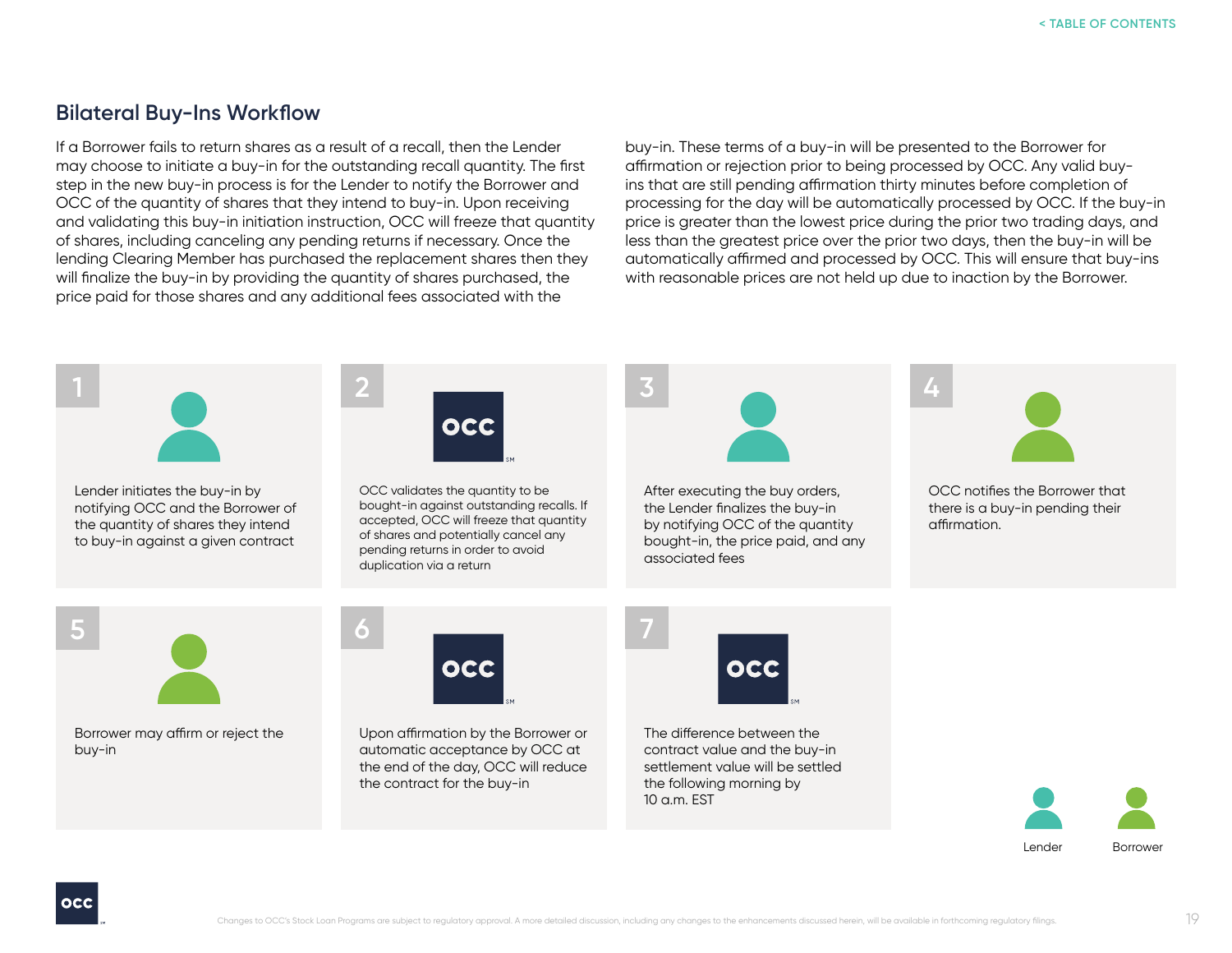# <span id="page-19-0"></span>**Transition to New Market Loan Program**

As mentioned, the Hedge Program will continue to be supported along with the enhanced Market Loan Program for approximately one year after the Renaissance Initiative is launched. All Clearing Members must transition to the enhanced Market Loan Program. Hedge Clearing Members will automatically be approved for the Market Loan Program and will be encouraged to initiate stock loan transactions directly with OCC instead of submitting transactions to the depository for Hedge processing.

To prepare for the transition to the enhanced Market Loan Program, Hedge Clearing Members will need to complete various requirements leading up to the launch of the new platform. In the future, specific dates for completing each of the below requirements will be made available:

- **EXT** Cease sending delivery orders to the depository and begin sending transactions to OCC
- **Third-party service providers may assist with this by submitting** transactions on behalf of participants
- Authorize OCC to submit the depository deliveries and receives on their behalf
- Make any operational and/or systemic changes necessary to handle affirmation(s)
- Submit re-rate and recall transactions to OCC
- **End current processes for monthly rebate settlement with each** counterparty, as this process will be replaced by OCC settlement.
- **End current claims process for cash distributions, as this will also be** replaced by OCC settlement.

## **Required Testing**

As mentioned, to support the stock loan changes, OCC will require testing with Clearing Members and third-party service providers. Rest assured, OCC will continue to work with members and third-party service providers throughout this transition.

- **DDS Changes**—OCC will be modifying DDS for both Hedge and Market Loan. All stock loan Clearing Members and third-party service providers are expected to test with OCC. Detailed testing information will be available later this year.
- **Direct Submission by Participants**—Clearing Member and third-party service providers who intend to directly submit their transactions must test with OCC and be certified on their submissions before production go-live.